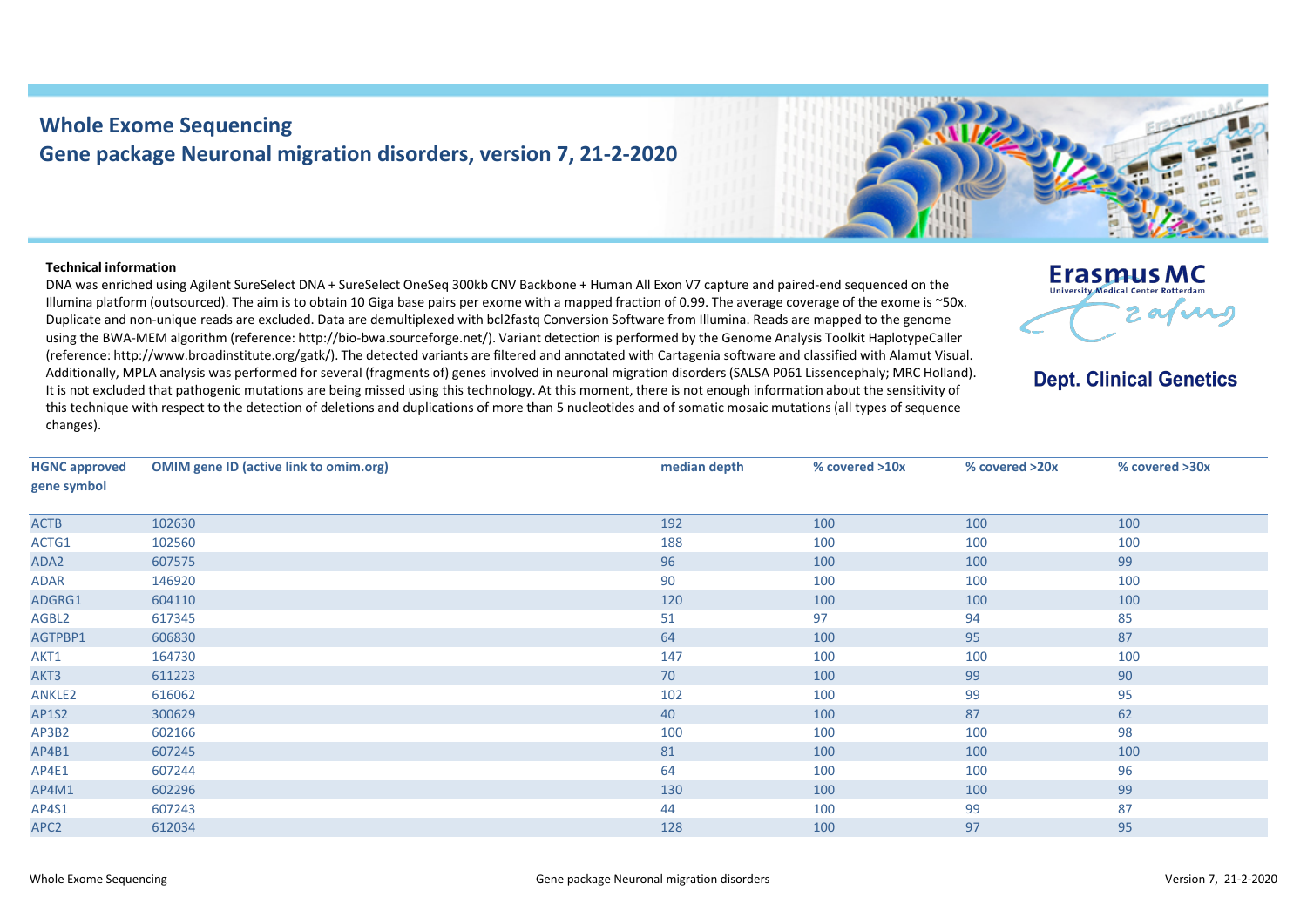| <b>HGNC approved</b><br>gene symbol | <b>OMIM gene ID (active link to omim.org)</b> | median depth | % covered >10x | % covered >20x | % covered >30x |
|-------------------------------------|-----------------------------------------------|--------------|----------------|----------------|----------------|
| ARFGEF2                             | 605371                                        | 83           | 100            | 100            | 96             |
| ARNT <sub>2</sub>                   | 606036                                        | 91           | 100            | 100            | 97             |
| ARX                                 | 300382                                        | 46           | 89             | 79             | 68             |
| <b>ASNS</b>                         | 108370                                        | 73           | 100            | 100            | 92             |
| <b>ASPM</b>                         | 605481                                        | $71\,$       | 100            | 100            | 97             |
| ASXL1                               | 612990                                        | 107          | 100            | 98             | 98             |
| ATAD3A                              | 612316                                        | 124          | 98             | 95             | 92             |
| ATAD3B                              | 612317                                        | 125          | 98             | 95             | $90\,$         |
| ATP6V0A2                            | 611716                                        | 81           | 100            | 100            | 97             |
| ATR                                 | 601215                                        | 91           | 100            | 99             | 92             |
| <b>ATRIP</b>                        | 606605                                        | 108          | 100            | 100            | 97             |
| <b>B3GALNT2</b>                     | 610194                                        | 59           | 100            | 100            | 97             |
| B4GAT1                              | 605517                                        | 154          | 100            | 100            | 100            |
| BAP1                                | 603089                                        | 121          | 100            | 100            | 100            |
| CASK                                | 300172                                        | 51           | 100            | 96             | 80             |
| CCND <sub>2</sub>                   | 123833                                        | 107          | 100            | 100            | 99             |
| CDK5                                | 123831                                        | 118          | 100            | 100            | 100            |
| CDK5RAP2                            | 608201                                        | 69           | 100            | 99             | 94             |
| CDK6                                | 603368                                        | 78           | 100            | 100            | 96             |
| <b>CENPJ</b>                        | 609279                                        | 74           | 100            | 100            | 98             |
| <b>CEP135</b>                       | 611423                                        | 83           | 100            | 99             | 91             |
| <b>CEP152</b>                       | 613529                                        | 67           | 100            | 98             | 93             |
| <b>CEP63</b>                        | 614724                                        | $72$         | 100            | 99             | 92             |
| CHMP1A                              | 164010                                        | 102          | 100            | 100            | 100            |
| <b>CIT</b>                          | 605629                                        | 91           | 100            | 100            | 97             |
| CLEC16A                             | 611303                                        | 94           | 100            | 98             | 92             |
| CLP1                                | 608757                                        | 99           | 100            | 100            | 100            |
| <b>COL18A1</b>                      | 120328                                        | 143          | 100            | 100            | 97             |
| COL4A1                              | 120130                                        | 88           | 100            | 100            | 97             |
| COL4A2                              | 120090                                        | 102          | 100            | 100            | 99             |
| COLGALT1                            | 617531                                        | 110          | 97             | 90             | 86             |
| <b>CRADD</b>                        | 603454                                        | 139          | 100            | 100            | 100            |
| CRB <sub>2</sub>                    | 609720                                        | 115          | 100            | 100            | 100            |
| <b>CRPPA</b>                        | 614631                                        | 81           | 100            | 99             | 93             |
| <b>CSTB</b>                         | 601145                                        | 84           | 100            | 100            | 100            |
| CTC1                                | 613129                                        | 100          | 100            | 100            | 100            |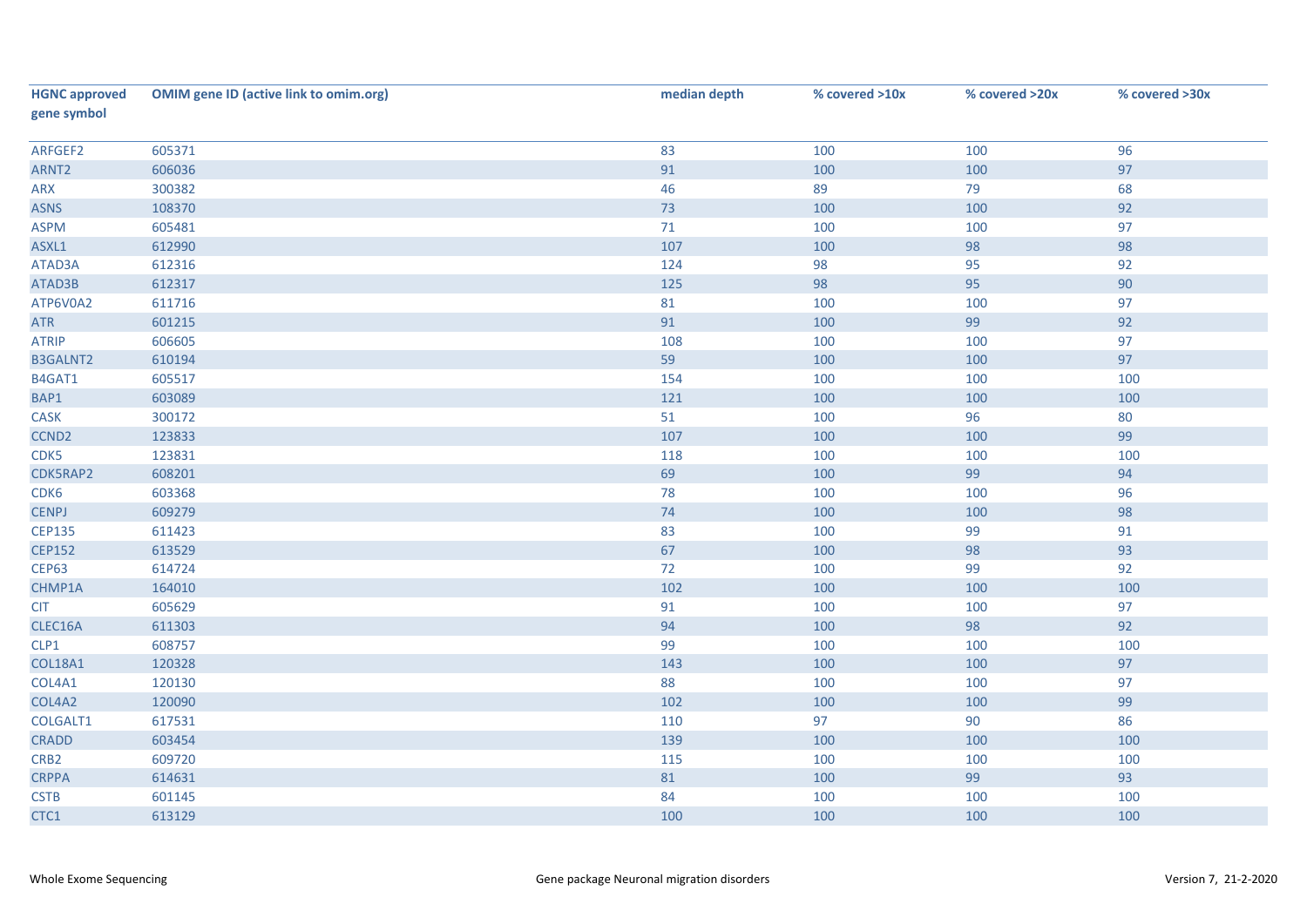| <b>HGNC approved</b><br>gene symbol | <b>OMIM gene ID (active link to omim.org)</b> | median depth | % covered >10x | % covered >20x | % covered >30x |
|-------------------------------------|-----------------------------------------------|--------------|----------------|----------------|----------------|
| CTNNA2                              | 114025                                        | 82           | 100            | 100            | 98             |
| CTNND2                              | 604275                                        | 86           | 97             | 94             | 90             |
| DAB1                                | 603448                                        | 70           | 100            | 100            | 97             |
| DAG1                                | 128239                                        | 164          | 100            | 100            | 100            |
| DCHS1                               | 603057                                        | 128          | 100            | 100            | 100            |
| <b>DCX</b>                          | 300121                                        | 57           | 100            | 98             | 92             |
| DDX3X                               | 300160                                        | 76           | 100            | 100            | 98             |
| DEPDC5                              | 614191                                        | 83           | 100            | 100            | 97             |
| DKC1                                | 300126                                        | 53           | 100            | 98             | 89             |
| DNMT3A                              | 602769                                        | 117          | 100            | 100            | 99             |
| DYNC1H1                             | 600112                                        | 96           | 100            | 100            | 99             |
| EIF2AK3                             | 604032                                        | 72           | 100            | 99             | 94             |
| EMG1                                | 611531                                        | 78           | 100            | 100            | 100            |
| EML1                                | 602033                                        | 76           | 100            | 99             | 94             |
| <b>EOMES</b>                        | 604615                                        | 89           | 100            | 100            | 100            |
| ERCC1                               | 126380                                        | 71           | 100            | 100            | 94             |
| ERCC <sub>2</sub>                   | 126340                                        | 97           | 100            | 99             | 98             |
| ERCC5                               | 133530                                        | 85           | 100            | 100            | 98             |
| ERCC6                               | 609413                                        | 88           | 100            | 100            | 97             |
| <b>ERMARD</b>                       | 615532                                        | 67           | 100            | 100            | 96             |
| FAT4                                | 612411                                        | 90           | 100            | 100            | 99             |
| FIG4                                | 609390                                        | 59           | 100            | 99             | 94             |
| <b>FKRP</b>                         | 606596                                        | 143          | 100            | 100            | 100            |
| <b>FKTN</b>                         | 607440                                        | 85           | 100            | 100            | 100            |
| <b>FLNA</b>                         | 300017                                        | 110          | 100            | 100            | 100            |
| FLVCR2                              | 610865                                        | 140          | 100            | 100            | 99             |
| FOXC1                               | 601090                                        | 80           | 100            | 95             | 89             |
| FRMD4A                              | 616305                                        | 86           | 100            | 97             | 90             |
| GNAQ                                | 600998                                        | 94           | 100            | 100            | 100            |
| <b>HNRNPK</b>                       | 600712                                        | 46           | 96             | 84             | 66             |
| IBA57                               | 615316                                        | 124          | 100            | 100            | 97             |
| IER3IP1                             | 609382                                        | 83           | 100            | 100            | 77             |
| IFIH1                               | 606951                                        | 86           | 100            | 100            | 96             |
| <b>INTS8</b>                        | 611351                                        | 50           | 100            | 98             | 84             |
| <b>ITSN1</b>                        | 602442                                        | 66           | 100            | 97             | 91             |
| JAM3                                | 606871                                        | 70           | 100            | 100            | 97             |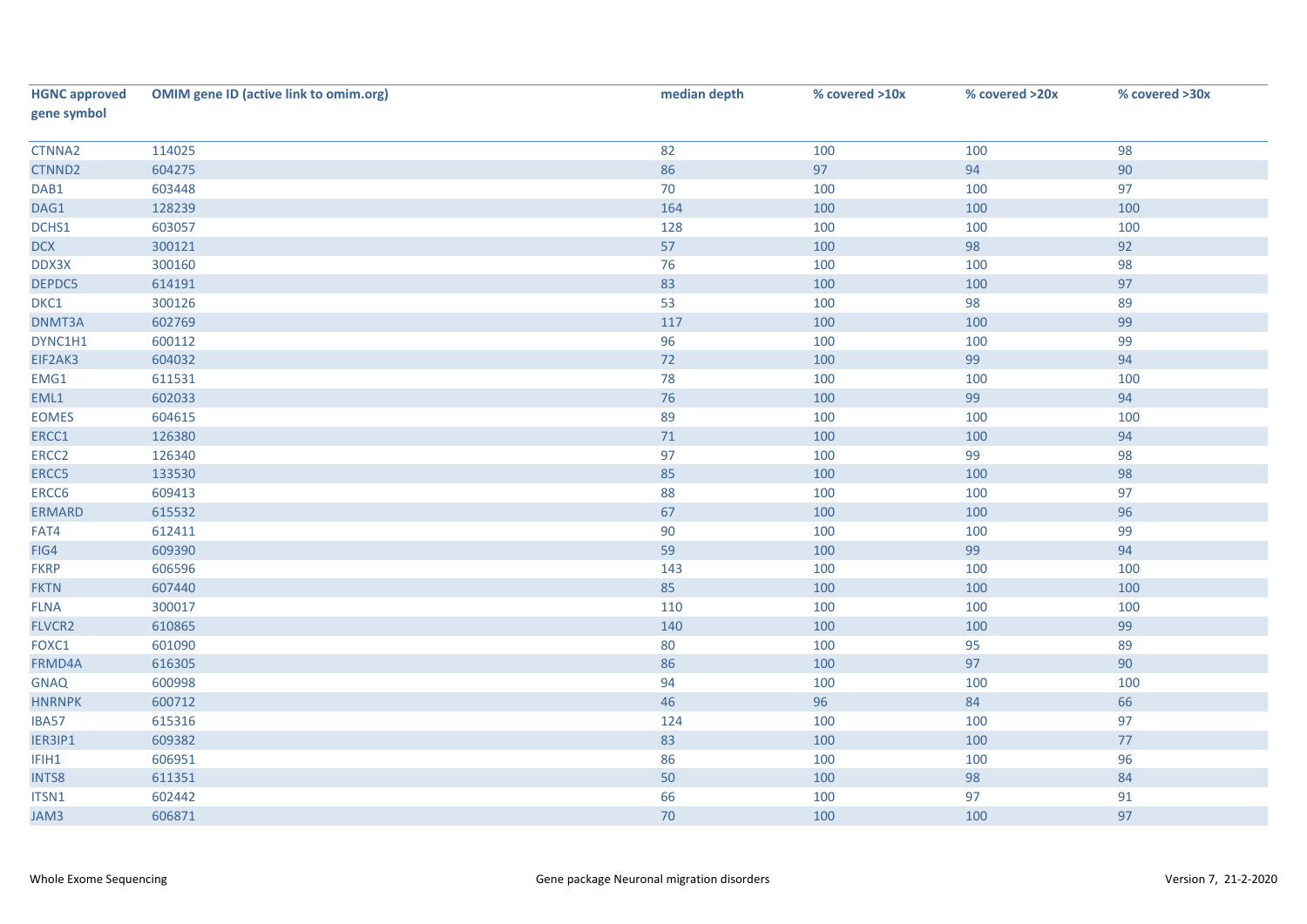| <b>HGNC</b> approved<br>gene symbol | <b>OMIM gene ID (active link to omim.org)</b> | median depth | % covered >10x | % covered >20x | % covered >30x |
|-------------------------------------|-----------------------------------------------|--------------|----------------|----------------|----------------|
| KATNB1                              | 602703                                        | 141          | 100            | 100            | 100            |
| KIF11                               | 148760                                        | $73$         | 100            | 99             | 93             |
| KIF2A                               | 602591                                        | 84           | 100            | 99             | 90             |
| KIF5C                               | 604593                                        | 70           | 100            | 99             | 93             |
| KIF7                                | 611254                                        | 107          | 98             | 96             | 93             |
| <b>KIFBP</b>                        | 609367                                        | 76           | 100            | 100            | 98             |
| KNL1                                | 609173                                        | 60           | 100            | 99             | 95             |
| <b>KPTN</b>                         | 615620                                        | 150          | 100            | 100            | 100            |
| L1CAM                               | 308840                                        | 101          | 100            | 100            | 100            |
| LAMA1                               | 150320                                        | 87           | 100            | 100            | 97             |
| LAMA2                               | 156225                                        | 71           | 100            | 99             | 96             |
| LAMB1                               | 150240                                        | 94           | 100            | 100            | 97             |
| LAMC1                               | 150290                                        | 83           | 100            | 100            | 97             |
| LAMC3                               | 604349                                        | 130          | 100            | 100            | 99             |
| LARGE1                              | 603590                                        | 97           | 100            | 100            | 99             |
| LARP7                               | 612026                                        | 67           | 100            | 99             | 92             |
| MACF1                               | 608271                                        | 68           | 100            | 99             | 94             |
| MAP1A                               | 600178                                        | 121          | 100            | 100            | 100            |
| MCF2L                               | 609499                                        | 110          | 100            | 99             | 97             |
| MCPH1                               | 607117                                        | 85           | 94             | 94             | 92             |
| MDGA1                               | 609626                                        | 108          | 100            | 99             | 98             |
| MED13                               | 603808                                        | 57           | 100            | 98             | 92             |
| MED17                               | 603810                                        | 94           | 100            | 100            | 99             |
| MN1                                 | 156100                                        | 151          | 100            | 100            | 100            |
| <b>MPDZ</b>                         | 603785                                        | 69           | 100            | 99             | 95             |
| <b>MTOR</b>                         | 601231                                        | 96           | 100            | 100            | 97             |
| <b>MYCN</b>                         | 164840                                        | 169          | 100            | 100            | 100            |
| <b>NBN</b>                          | 602667                                        | 68           | 100            | 99             | 88             |
| NCAPD2                              | 615638                                        | 90           | 100            | 100            | 98             |
| NCAPD3                              | 609276                                        | 65           | 100            | 98             | 92             |
| <b>NCAPH</b>                        | 602332                                        | 70           | 100            | 100            | 96             |
| NCAPH <sub>2</sub>                  | 611230                                        | 93           | 100            | 96             | 90             |
| NDE1                                | 609449                                        | 109          | 100            | 100            | 100            |
| NEDD4L                              | 606384                                        | $71\,$       | 100            | 99             | 94             |
| <b>NFIA</b>                         | 600727                                        | 87           | 100            | 100            | 98             |
| NID1                                | 131390                                        | 114          | 100            | 100            | 100            |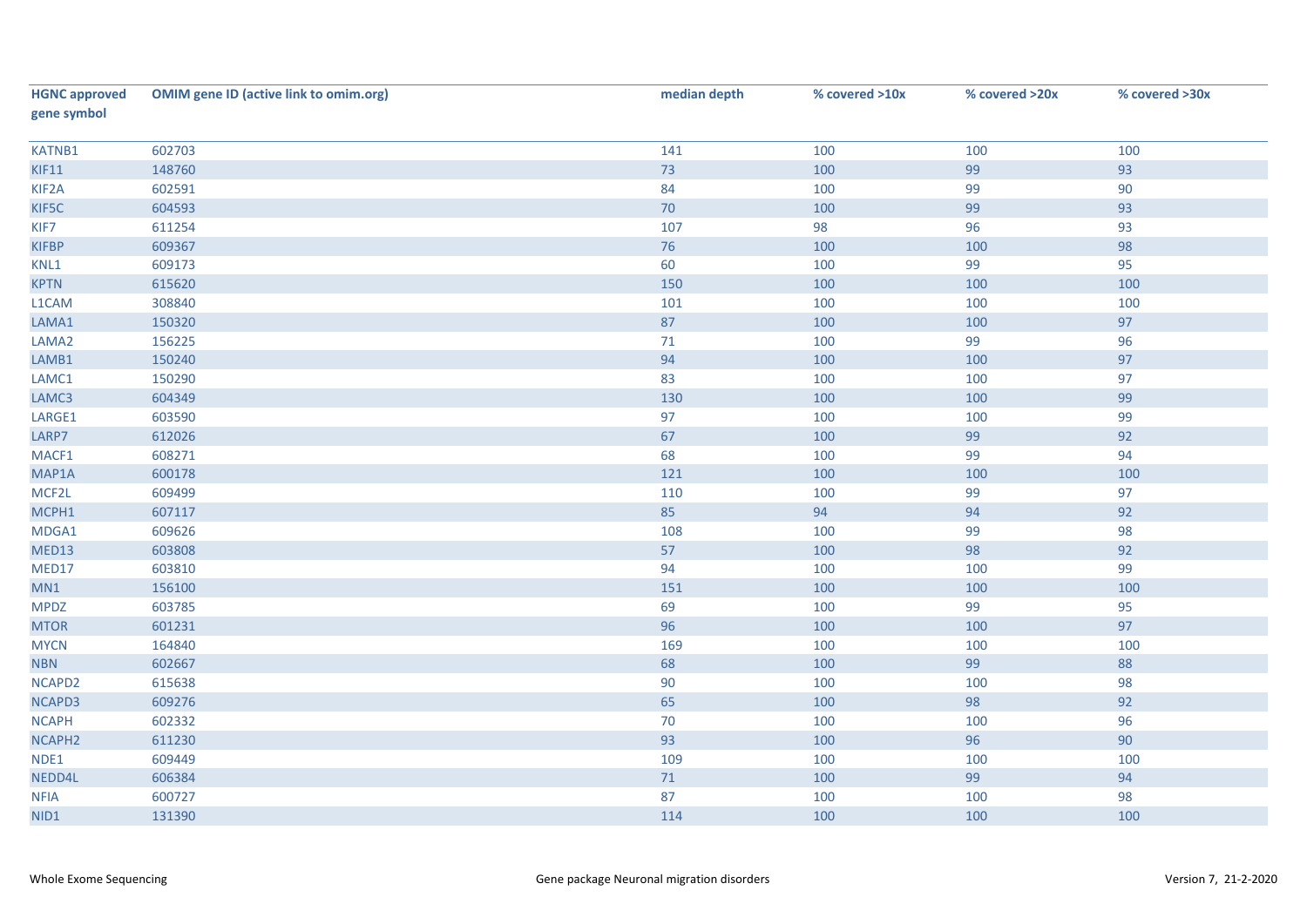| <b>HGNC</b> approved<br>gene symbol | <b>OMIM gene ID (active link to omim.org)</b> | median depth | % covered >10x | % covered >20x | % covered >30x |
|-------------------------------------|-----------------------------------------------|--------------|----------------|----------------|----------------|
| <b>NIN</b>                          | 608684                                        | 79           | 100            | 99             | 95             |
| NPRL2                               | 607072                                        | 119          | 100            | 100            | 100            |
| NPRL3                               | 600928                                        | 85           | 100            | 99             | 95             |
| <b>NSDHL</b>                        | 300275                                        | 68           | 100            | 100            | 93             |
| <b>OCLN</b>                         | 602876                                        | 61           | 96             | 84             | 79             |
| PAFAH1B1                            | 601545                                        | 82           | 100            | 96             | 90             |
| PAX6                                | 607108                                        | 73           | 100            | 100            | 96             |
| PCDH12                              | 605622                                        | 144          | 100            | 100            | 100            |
| <b>PCNT</b>                         | 605925                                        | 121          | 100            | 100            | 99             |
| PHC1                                | 602978                                        | 122          | 100            | 97             | 94             |
| PI4KA                               | 600286                                        | 114          | 100            | 99             | 96             |
| PIK3CA                              | 171834                                        | 85           | 100            | 99             | 96             |
| PIK3R2                              | 603157                                        | 89           | 95             | 93             | 90             |
| PLK4                                | 605031                                        | 62           | 100            | 99             | 91             |
| <b>PNKP</b>                         | 605610                                        | 104          | 100            | 100            | 98             |
| POLR3B                              | 614366                                        | 76           | 100            | 99             | 93             |
| POMGNT1                             | 606822                                        | 93           | 100            | 100            | 99             |
| POMT1                               | 607423                                        | 103          | 100            | 100            | 100            |
| POMT <sub>2</sub>                   | 607439                                        | 87           | 100            | 100            | 99             |
| PRUNE1                              | 617413                                        | 76           | 100            | 99             | 94             |
| <b>PTEN</b>                         | 601728                                        | 115          | 85             | 78             | 76             |
| PTF1A                               | 607194                                        | 136          | 100            | 100            | 94             |
| PYCR2                               | 616406                                        | 114          | 100            | 100            | 100            |
| QARS1                               | 603727                                        | 108          | 100            | 100            | 100            |
| <b>RAB18</b>                        | 602207                                        | 85           | 100            | 100            | 97             |
| RAB3GAP1                            | 602536                                        | 67           | 100            | 100            | 97             |
| RAB3GAP2                            | 609275                                        | 66           | 100            | 99             | 92             |
| <b>RAD50</b>                        | 604040                                        | 98           | 100            | 100            | 98             |
| RARS2                               | 611524                                        | 66           | 100            | 99             | 93             |
| RBBP8                               | 604124                                        | 57           | 100            | 99             | 92             |
| <b>RBM10</b>                        | 300080                                        | 81           | 100            | 96             | 88             |
| <b>RELN</b>                         | 600514                                        | 74           | 100            | 100            | 97             |
| <b>RHEB</b>                         | 601293                                        | 27           | 86             | 60             | 36             |
| RNASEH2A                            | 606034                                        | 109          | 100            | 100            | 100            |
| RNASEH2B                            | 610326                                        | 62           | 100            | 98             | 88             |
| RNASEH2C                            | 610330                                        | 323          | 100            | 100            | 100            |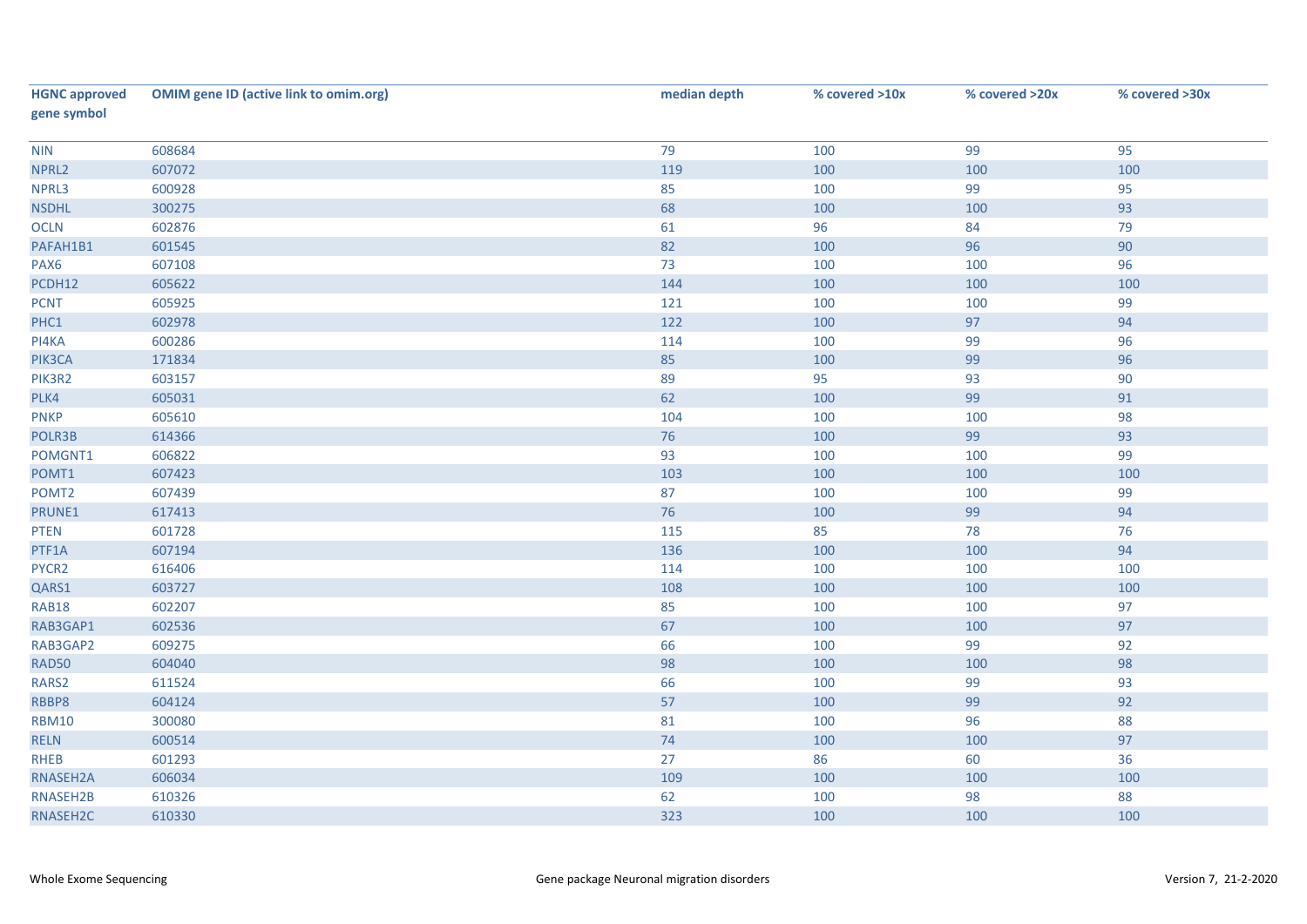| <b>HGNC approved</b><br>gene symbol | <b>OMIM gene ID (active link to omim.org)</b> | median depth     | % covered >10x | % covered >20x | % covered >30x |
|-------------------------------------|-----------------------------------------------|------------------|----------------|----------------|----------------|
| RNASET2                             | 612944                                        | 106              | 100            | 100            | 99             |
| RNU4ATAC                            | 601428                                        | No coverage data |                |                |                |
| ROBO3                               | 608630                                        | 106              | 100            | 100            | 100            |
| RTEL1                               | 608833                                        | 131              | 100            | 100            | 99             |
| <b>RTTN</b>                         | 610436                                        | $71\,$           | 100            | 99             | 94             |
| RXYLT1                              | 605862                                        | 90               | 100            | 100            | 94             |
| SAMHD1                              | 606754                                        | 64               | 100            | 99             | 88             |
| SCN3A                               | 182391                                        | 84               | 100            | 100            | 97             |
| SHANK3                              | 606230                                        | 117              | 99             | 93             | 86             |
| SHOC2                               | 602775                                        | 61               | 100            | 99             | 95             |
| <b>SLC25A19</b>                     | 606521                                        | 105              | 100            | 100            | 100            |
| <b>SLC35A2</b>                      | 314375                                        | 75               | 100            | 100            | 99             |
| SMPD4                               | 610457                                        | 112              | 100            | 100            | 98             |
| SNAP29                              | 604202                                        | 148              | 100            | 100            | 100            |
| SRPX2                               | 300642                                        | 59               | 100            | 99             | 95             |
| <b>STAMBP</b>                       | 606247                                        | 72               | 100            | 100            | 97             |
| <b>STIL</b>                         | 181590                                        | 65               | 100            | 100            | 97             |
| <b>STRADA</b>                       | 608626                                        | 96               | 100            | 100            | 98             |
| <b>TBC1D20</b>                      | 611663                                        | 74               | 100            | 93             | 93             |
| <b>TBC1D24</b>                      | 613577                                        | 158              | 100            | 100            | 100            |
| TBC1D7                              | 612655                                        | 55               | 100            | 98             | 85             |
| TMTC3                               | 617218                                        | 73               | 100            | 99             | 93             |
| TMX2                                | 616715                                        | 69               | 100            | 94             | 88             |
| <b>TRAIP</b>                        | 605958                                        | 98               | 100            | 100            | 100            |
| TREX1                               | 606609                                        | 234              | 100            | 100            | 100            |
| TSC1                                | 605284                                        | 167              | 100            | 100            | 100            |
| TSC <sub>2</sub>                    | 191092                                        | 184              | 100            | 100            | 100            |
| <b>TSEN54</b>                       | 608755                                        | 105              | 100            | 96             | 96             |
| <b>TUBA1A</b>                       | 602529                                        | 110              | 100            | 100            | 100            |
| <b>TUBA8</b>                        | 605742                                        | 118              | 100            | 100            | 100            |
| <b>TUBB</b>                         | 191130                                        | 198              | 100            | 99             | 97             |
| <b>TUBB2A</b>                       | 615101                                        | 99               | 99             | 82             | 74             |
| <b>TUBB2B</b>                       | 612850                                        | 119              | 100            | 87             | 78             |
| TUBB3                               | 602661                                        | 269              | 100            | 99             | 95             |
| <b>TUBB4A</b>                       | 602662                                        | 242              | 100            | 100            | 99             |
| TUBG1                               | 191135                                        | 190              | 100            | 100            | 100            |